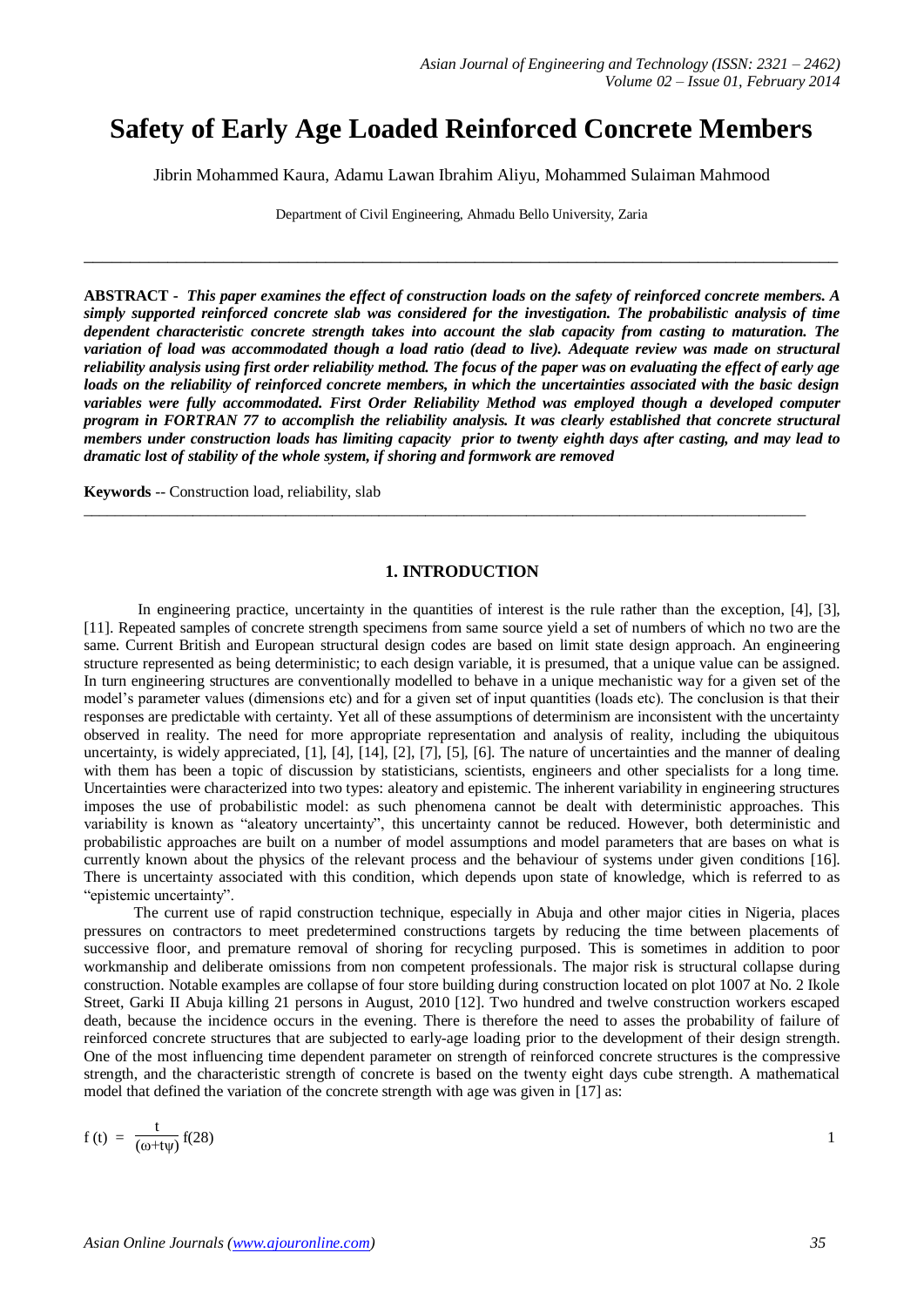where, f(t) is the concrete strength at time t in days, t is the age in days, f(28) is the 28 day strength,  $\omega$  and  $\psi$  are curing constants [18].

 Early-age loading may also have implication on the serviceability of reinforced concrete. Its connection with the long-term deflection of reinforced concrete was established elsewhere [18].

 Imposed load on building is a time variant loading [14]. The current provision in the British Standard Code of practice [9] considered the load as time invariant. The coefficient of variation in the order of 150% [13]. Eurocode 2 [9] recommended a constant value of a partial safety factor equal to 1.5 to account for any uncertainty in the applied loading. Considering the high coefficient of variation of imposed load, coupled with application of such loads to immature concrete member lead to a question on the safety of such members that need urgent answer. To accommodate uncertainties, safety assessment must employ reliability methods of analysis. In this paper, reliability assessment of earlyage loaded one-way simply supported slab designed to Eurocode 2 [9] was assessed using First Order Reliability Method (FORM). The slab is assumed to have failed when its bending capacity is exceeded.

## **2. LIMIT-STATE DESIGN PHILOSOPHY**

 A limit state is a situation where a structure ceases to fulfill one of the specific functions or conditions for which it was originally designed. In practice, the study of structural safety is concerned with the violation of the ultimate limitstate [14].

In the limit state design, the structural inadequacy or failure is expressed through the following equation:  $\Phi R = \gamma_D S_D + \gamma_L S_L$ 1

where: R is the member resistance,  $\Phi$  is the partial factor of R. S<sub>D</sub>, S<sub>L</sub> are the dead and live load effects respectively.  $\gamma_D$ and  $\gamma_L$  are the partial factors of  $S_D$  and  $S_L$  respectively.

 Equation 1 was originally developed during the 1960's for reinforced concrete codes. It enables the live load to have greater "partial" factor than the dead load, in view of the formers greater uncertainty and it allowed a measure of workmanship variability and uncertainties bout resistance modeling to be associated with the resistance [15]. Exceedence of limit state condition (failure) is only accepted, if the probability of failure  $P_f$  is small. An important limitation of this deterministic approach is that, this "small" is not specified [2].

 The inconsistency of the level of safety and unexpected failure of some structures due to uncertainties, coupled with the desire to estimate the level of safety achieved in design justify a code review not only to check and maintain safety level but also to properly accommodate randomness and uncertainties.

# **2.1 Probabilistic Design Method**

 In a probabilistic design approach, every mechanism is described by its mathematical model. On he basis of such a model, the so called reliability function

$$
Z = strength(R) - Load(S)
$$

is defined with regard to the limit state considered. For the purpose of reliability assessment of structures, ultimate limit state is usually considered. The failure function  $Z = 0$ , is defined as the boundary between the area associated with failure (negative value of Z) and non-failure(positive value of Z). The probability of failure can be expressed by  $P(Z<0)$ . The probability of failure is expressed as follows

$$
P\{<0\} = \iint\limits_{r
$$

where:  $f_R(r)$  = probability density function of R,  $f_S(s)$  = probability density function of S,  $f_R(r)f_S(s)$  dr ds the probability that R is situated between r and r+dr while S is situated between s and s+ds simultaneously. Neither R and S do have to be normally distributed.

 Closed-form solution of equation 3 is only possible when R and S are normally distributed [5]. Reliability estimation is performed by representing each random variable by its first two moments, i.e. its mean and standard deviation.

#### **2.2 First Order Reliability Method (FORM)**

When R and S are independent and both normally distributed (or have been transformed to normally distributed variables), then Z would be normally distributed. This implies that the first two moments of Z (mean and standard deviation) can be calculated from: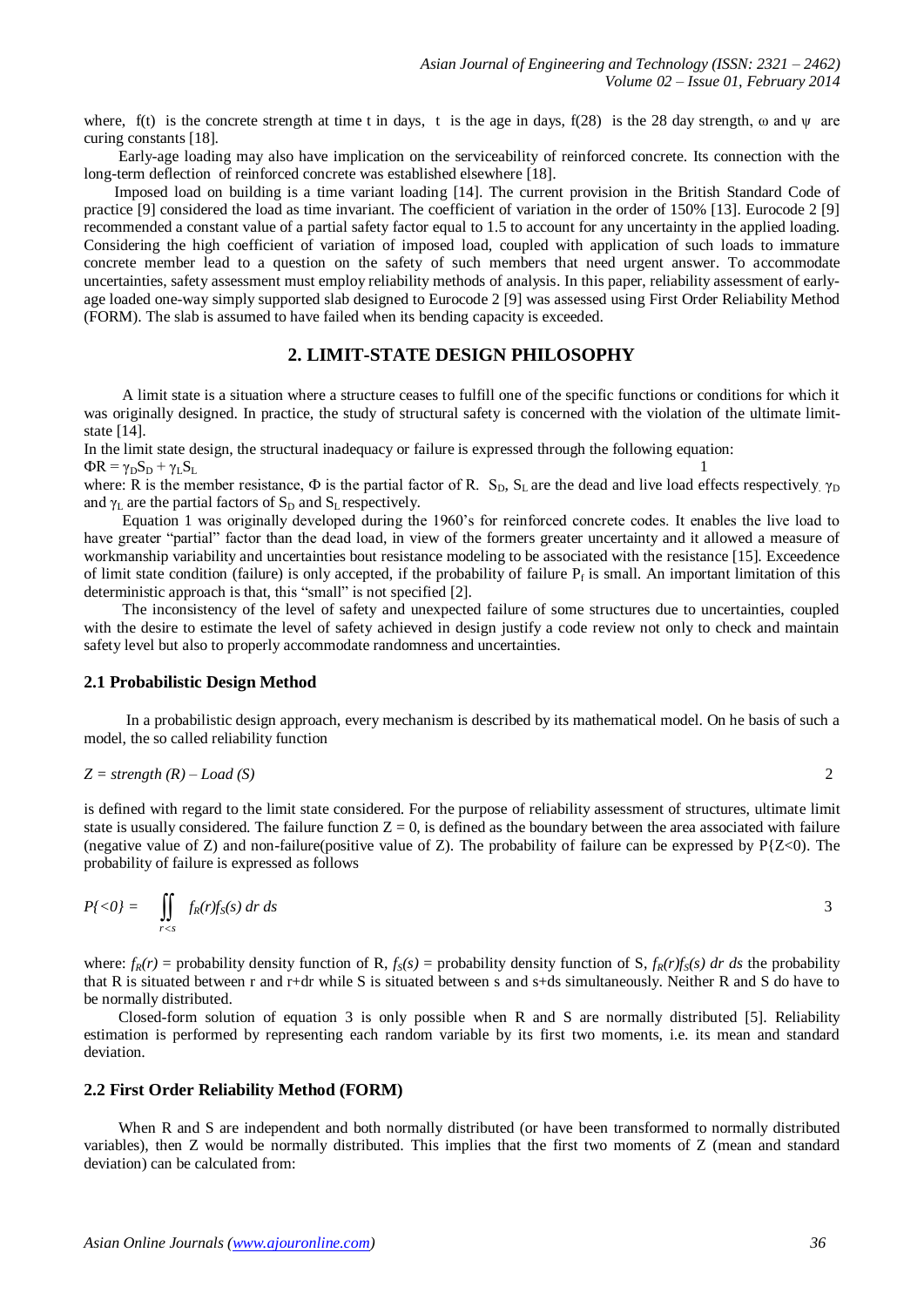$$
\mu(Z) = \mu(R) - \sigma(S)
$$
  
\n
$$
\sigma^2(Z) = \sigma^2(R) + \sigma^2(S)
$$

The probability of failure follows from

$$
P\{<0\} = \iint\limits_{r
$$
= \Phi(-\beta) \tag{6}
$$
$$

Where, *Ф(-β) is the* standard normal distribution for the variable β, β is the Hasofer-Lind reliability index is a measure in standard deviation of the distance that the mean  $\mu(Z)$  is away from the safety-failure interface [14]. Given by:

$$
\beta = \frac{\mu(Z)}{\sigma(Z)}
$$

In general however, Z is not linear [14]. Thus with all the random variables  $X_i$  implicitly normally distributed, Z will not be normally distributed. The only way to obtain the first two moments of  $Z$  is to linearise it. This can be done by obtaining approximate moments through the expression of Z as a "first-order' Taylor Series expansion about some point X \* (Checking point). Then:

$$
Z_{\text{lin}} = Z(\overline{X}_1^*, \overline{X}_2^*, \dots \dots \overline{X}_n^*) + \sum_{i=1}^n (\frac{\partial Z}{\partial X_i})(\overline{X}_i - \overline{X}_i^*) = 0
$$

Where,  $Z_{\text{lin}}$  is the linearised reliability function, Z is linearised in (  $\chi^*_1$  $_{1}^{\ast},\boldsymbol{\mathop{X}\nolimits}_{2}^{\ast}$  $\sum_{i=1}^{n}$   $\ldots$  *X*  $\sum_{i=1}^{n}$   $\ldots$  *z* is the number of stochastic variables in the reliability function,  $\frac{\partial Z}{\partial x}$  $\frac{\partial Z}{\partial X_i}$ ) is the partial derivative of Z, with respect to  $X_i$ , evaluated in  $\boldsymbol{X}_1 = \boldsymbol{X}_1^*$  $_1$  . The mean value and the standard deviation of  $Z_{lin}$  are:

$$
\mu_{\text{Zlin}} = Z(\boldsymbol{X}_{1}^{*}, \boldsymbol{X}_{2}^{*}, \dots \dots \boldsymbol{X}_{n}^{*}) + \sum_{i=1}^{n} (\frac{\partial Z}{\partial X_{i}}) (\boldsymbol{\mu}_{X_{i}} - \boldsymbol{X}_{i}^{*})
$$

and

$$
\sigma_{\text{Zlin}} = \sqrt{\left[\sum_{i=1}^{n} \left(\frac{\partial Z}{\partial X_i}\right)^2 \cdot \boldsymbol{\sigma}_{xi}^2\right]}
$$

The safety index can be approximated by:

$$
\beta = \frac{\mu(Z_{\text{lin}})}{\sigma(Z_{\text{lin}})} \tag{11}
$$

 For non-normal basic variables, a transformation from the physical (x) space is performed. If the basic variables are assumed to be stochastically independent, the transformation is defined by

$$
Ui = \Phi^{-1}(F_i(X_i))
$$

with standard normal variables  $U_i$  and its inverse by:

$$
X_i = F^{-1}(F_i(U_i))
$$

 Application of the inverse transformation allows the failure function in the physical (x) space to be evaluated. In this research, computation of safety indices was achieved through a user defined FORTRAN-based computer program, that call FORM5 [10] as a subroutine.

#### **3. SETUP OF NUMERICAL EXPERIMENT**

The performance function of the structural member under investigation is given by: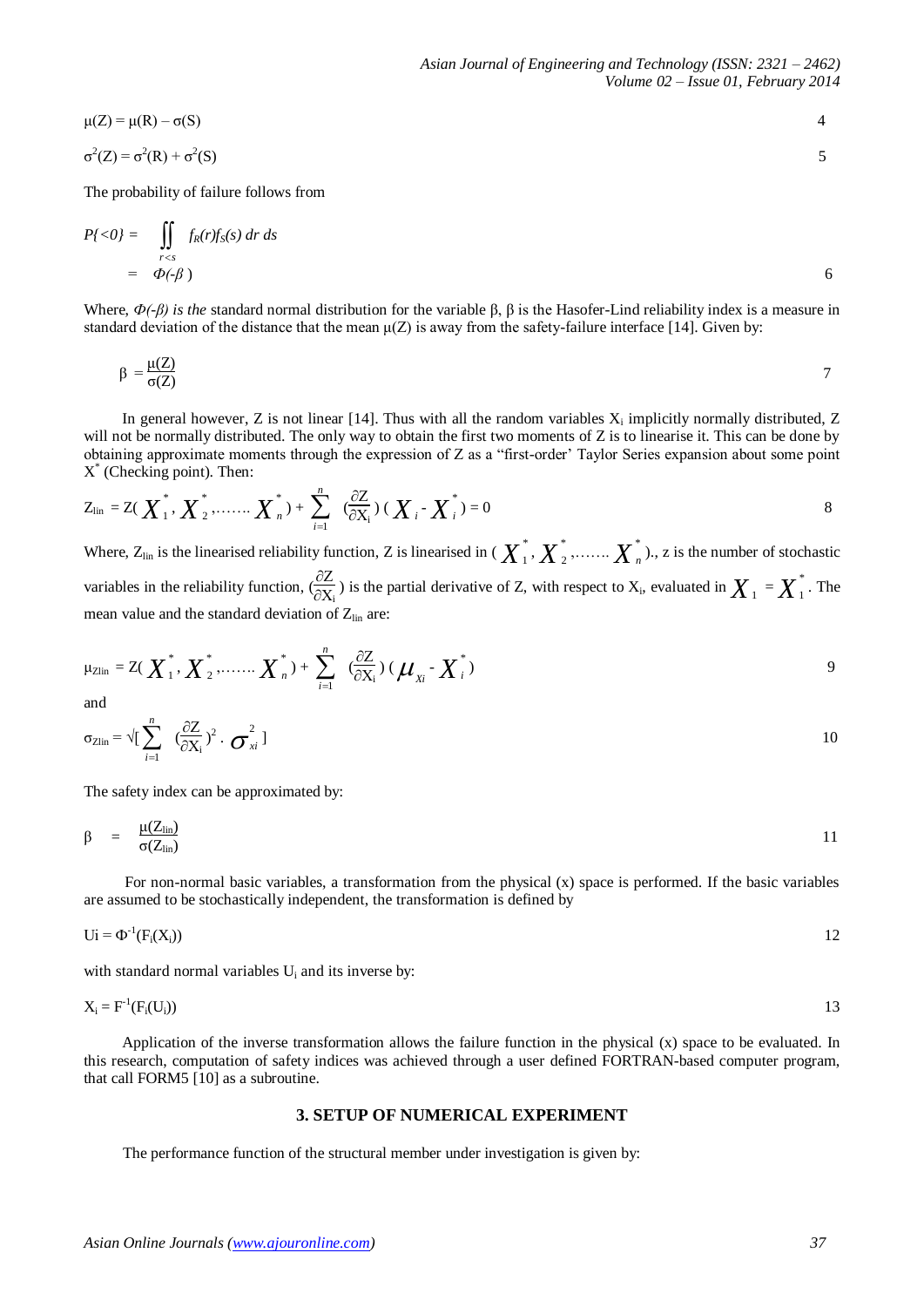$$
G(X) = (M_R - M_S) \tag{14}
$$

The safety index is given by:

$$
\beta = \frac{G(x)}{\sqrt{(A_1 + A_2 + \dots + A_n)}}
$$
 15

where: 
$$
A_i = \left(\frac{\partial G(X_i)}{\partial X_i}\right)^2 (\sigma_{Xi})^2
$$
 16

 The following algorithm is used in the development of the FORM5, [10] in conjunction with a transformation method that transformed non normal variables to standard normal variables.

**Step one:** Assign starting value of the random variables  $X_i = X_i^*$  for all i. (Mainly  $X_i^* = \mu_i$  (the mean of Xi) are taken as the starting values. The statistics of the random variables are presented in Table 1.

| <b>Random Variable</b>                                     | <b>Distribution</b> | <b>Coefficient of</b> | <b>Mean</b>                        | <b>Standard</b>  |
|------------------------------------------------------------|---------------------|-----------------------|------------------------------------|------------------|
|                                                            | <b>Model Type</b>   | <b>Variation</b>      |                                    | <b>Deviation</b> |
| Characteristic strength of<br>concrete, $f_{\text{cu}}(t)$ | Lognormal           | 0.17                  | $130.0\overline{(\omega + t\psi)}$ |                  |
| Reinforcement ratio, $\rho$                                | Normal              | 0.05                  | Default                            |                  |
| Area of reinforcing steel, $A_s$                           | Normal              | 0.01                  | Default                            |                  |
| Depth of slab, H                                           | Normal              | 0.025                 | Default                            |                  |
| Concrete cover to                                          | Gamma               | 0.17                  | $20.0$ mm                          | $3.4 \text{ mm}$ |
| reinforcing steel, C                                       |                     |                       |                                    |                  |
| Imposed load, $Q_K$                                        | Exponential         | 1.5                   | $1.5 \text{ kN/m}^2$               | $2.25$ mm        |
| Uncertainty in resistance                                  | Lognormal           | 0.07                  | 1.1                                | 0.077            |
| model, $\theta_R$                                          |                     |                       |                                    |                  |
| Uncertainty in load model,                                 | Lognormal           | 0.2                   | 1.0                                | 0.2              |
| $\theta_{\rm s}$                                           |                     |                       |                                    |                  |
| Diameter of reinforcing                                    | Normal              | 0.05                  | $12.0 \text{ mm}$                  | $0.6^{\circ}$    |
| steel, $\Theta$                                            |                     |                       |                                    |                  |

 $\star \omega = 4.0$ ,  $\psi = 0.85$ , t is the age of concrete in days

(Sources: [13], [17], [18])

Step two: Calculate 
$$
\mu(Z_{\text{lin}})
$$
 and  $\sigma(Z_{\text{lin}})$   
\n
$$
\mu(Z_{\text{lin}}) = G(X) = [0.167 \theta_R f_{\text{cu}} \frac{A_s}{\rho} (h - c - \frac{\theta}{2})] - [\frac{(1.35\alpha + 1.5) \theta_E Q_K L^2}{8}]
$$
\n17

$$
\sigma(Z_{\rm lin}) = \sqrt{(A_1 + A_2 + \dots + A_n)}
$$

where: A<sub>1</sub> = 
$$
[0.167\theta_R \frac{A_S}{\rho} (h - c\frac{\Theta}{2})]^2 [\sigma_{fcu(t)}]^2
$$

$$
A_2 = [-0.167\theta_R \frac{A_S}{\rho^2} (h - c - \frac{\Theta}{2})]^2 [\sigma_{\rho}]^2
$$

$$
A_3 = [0.167\theta_R \frac{f_{\text{cut}}(t)}{\rho} (h - c\frac{\Theta}{2})]^2 [\sigma_{\text{As}}]^2
$$

$$
A_4 = [0.167\theta_R f_{cu}(t)\frac{A_S}{\rho} (h-c\frac{\Theta}{2})]^2 [\sigma_h]^2
$$
  
\n
$$
A_5 = [0.167\theta_R f_{cu}(t)\frac{A_S}{\rho} (h-c\frac{\Theta}{2})]^2 [\sigma_c]^2
$$
  
\n23

$$
A_5 = [0.167\theta_R f_{cu}(t)\frac{4\pi}{\rho}(h-c\frac{3\pi}{2})]^2 [\sigma_c]^2
$$
  
\n
$$
A_6 = [\theta_E \frac{(1.35\alpha+1.5)L^2}{8}]^2 [\sigma_{Qk}]^2
$$
\n
$$
24
$$

$$
A_7 = [0.167\theta_R f_{\text{cu}}(t)\frac{A_S}{\rho}(h-c-\frac{\Theta}{2})][\sigma_{\theta R}]^2
$$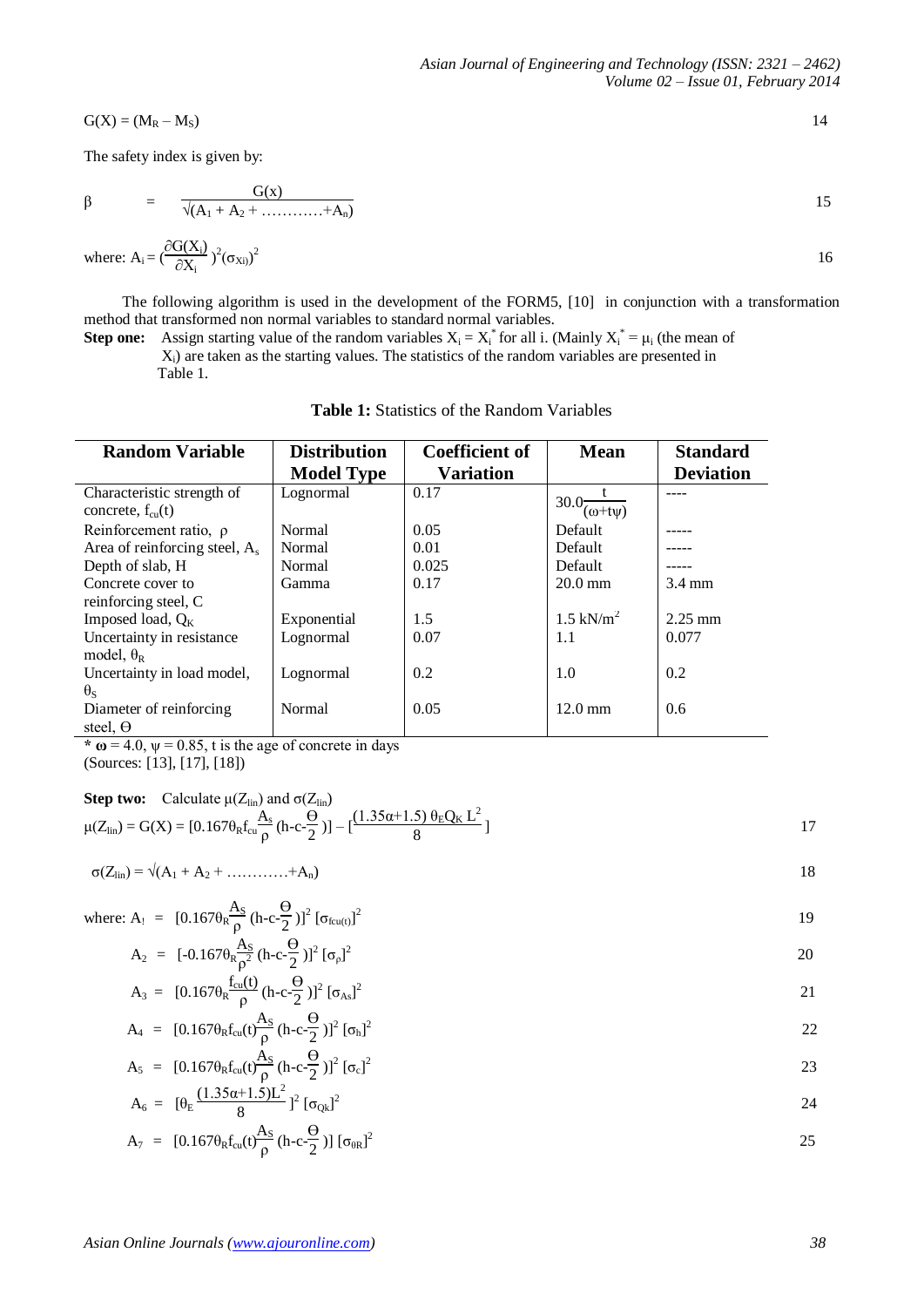$$
A_8 = [Q_K \frac{(1.35\alpha + 1.5)L^2}{8}]^2 [\sigma_{0s}]^2
$$
  
\n
$$
A_9 = [-0.167\theta_K \frac{A_S}{2\rho} (h - c\frac{\Theta}{2})] [\sigma_{\Theta}]^2
$$
  
\n**Step thnot. Determine B. (equation 14.0)**

**Step three:** Determine β (equation 14.0) **Step four:** Calculate  $X_i^*$  given by

$$
X_i^* = \mu_{Xi} - \alpha_i \beta \sigma_{Xi},
$$
  
where,  $\alpha_{Xi} = \frac{A_i}{\sqrt{(2A_i)}}$  29

**Step five:** Repeat step two to four until the process has converged to sufficiently accurate values.

## **4. RESULT AND DISCUSSION**

 Fig. 1 to 3 shows the relationship between safety index and dead to live load ratio at various concrete ages slab thicknesses of 100 mm, 150 mm an. A target safety index above 3.8 was assumed base on the recommendation of Eurocode 0 [8] and JCSS Probabilistic Model Code [13]. As depicted in Fig. 1.0, an early aged loaded reinforced concrete slab with thickness of 100 mm or less is unsafe even at the least dead to live load ratio of 1.5, with maximum achievable safety index of 1.7 at 28 days. This implied that, the removal of shoring and form work within the first 28 days may expose the slab to the risk of failure. When the slab thickness is increased to 150 mm (Fig. 2.0), the target safety index was achieved at 21 and 28 days if and only if the ratio of dead to live load is not more than 1.5 and 1.75 respectively. As the slab thickness is further increased to 175 mm (Fig.3.0), the target safety index was achieved after 7, 14, 21 and 28 days of casting if the ratio of dead to live load is not more than 1.8, 2.6, 2.9 and 3.2 respectively.



Figure 1: Safety index versus dead to live load ratio at various concrete ages and slab thickness,  $h = 100$  mm)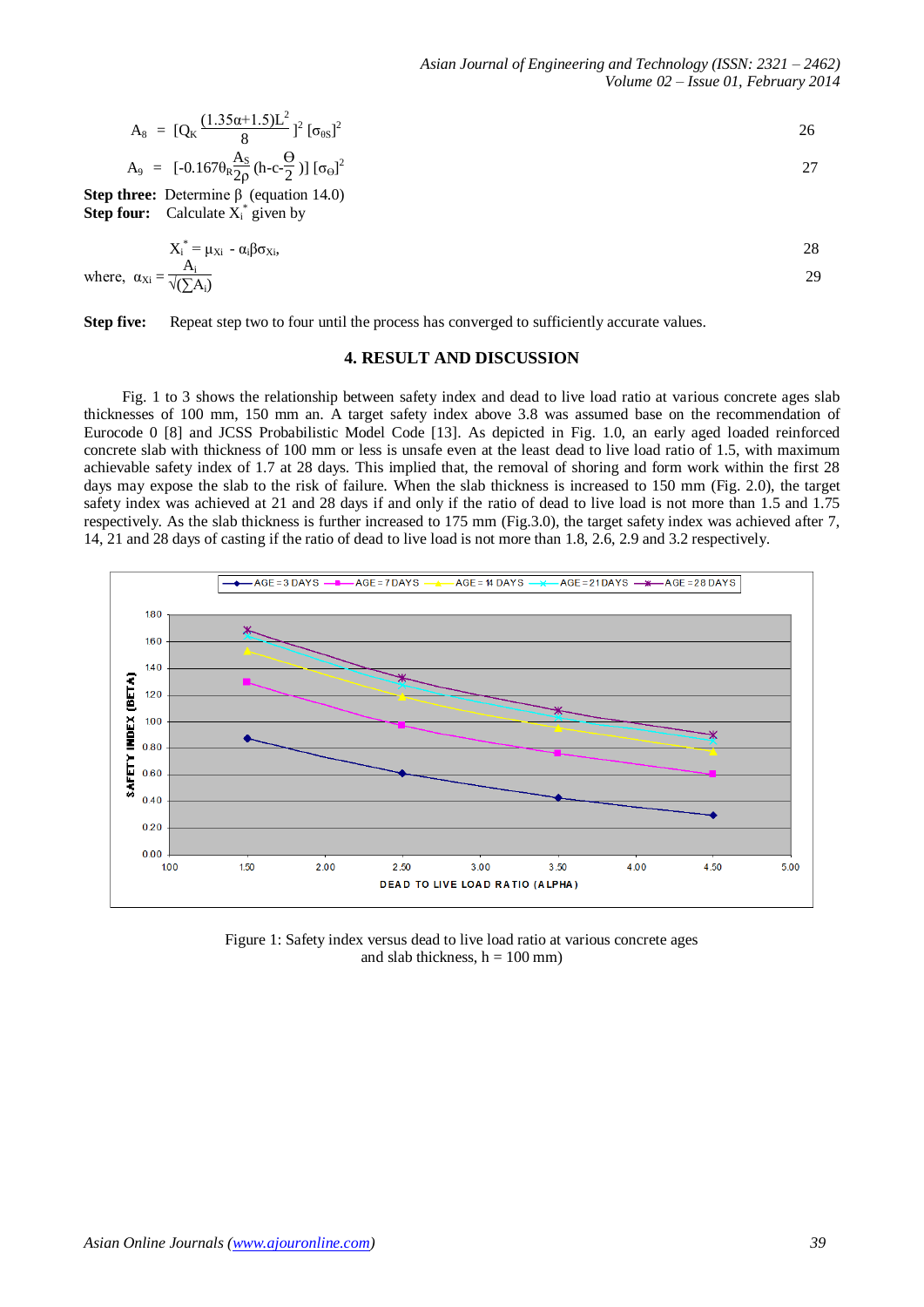

and slab thickness,  $h = 150$  mm)



Figure 3: Safety index versus dead to live load ratio at various concrete ages and slab thickness,  $h = 175$  mm)

 Fig. 4 to 6 displayed the relationship between safety index and design reinforcement ratio (reinforcement ratio obtained from the code-based design calculations under the applied loading) at various live to dead load ratio for three slabs of thickness 100 mm, 100 mm and 175 mm. The code prescribed minimum reinforcement ratio for this slab is 0.176%, 0.157% and 0.153% for 100mm, 150mm and 175mm thick slab respectively (Eurocode 2, 2008). For 100mm thick slab (Fig. 4), the minimum reinforcement ratio correspond to a safety indices of 1.25, 0.75, 0.25, and 0.15 for dead to live load ratio of 1.5, 2.5, 3.5 and 4.5 respectively. This implied that, a 100mm thick slab is unsafe at 28 days. When the slab thickness is increased to 150mm (Fig, 5), the code prescribed minimum reinforcement ratio correspond to a safety index of 4.0, 3.0, 2.2, and 1.5 for dead to live load ratio of 1.5, 2.5, 3.5 and 4.5 respectively. It is clear from this result that the code prescribed minimum reinforcement ratio is acceptable only when the dead to live load ratio is less than or equal to 2.5. At a slab thickness of 175mm, (Fig, 6) the code prescribed minimum reinforcement ratio correspond to 5.5, 4.0, 3.0 and 2.5 for dead to live load ratio of 1.5, 2.5, 3.5 and 4.5 respectively. This implied that the minimum reinforcement ratio is only acceptable at 28 days if the dead to live load ratio is less than or equal to 3.5.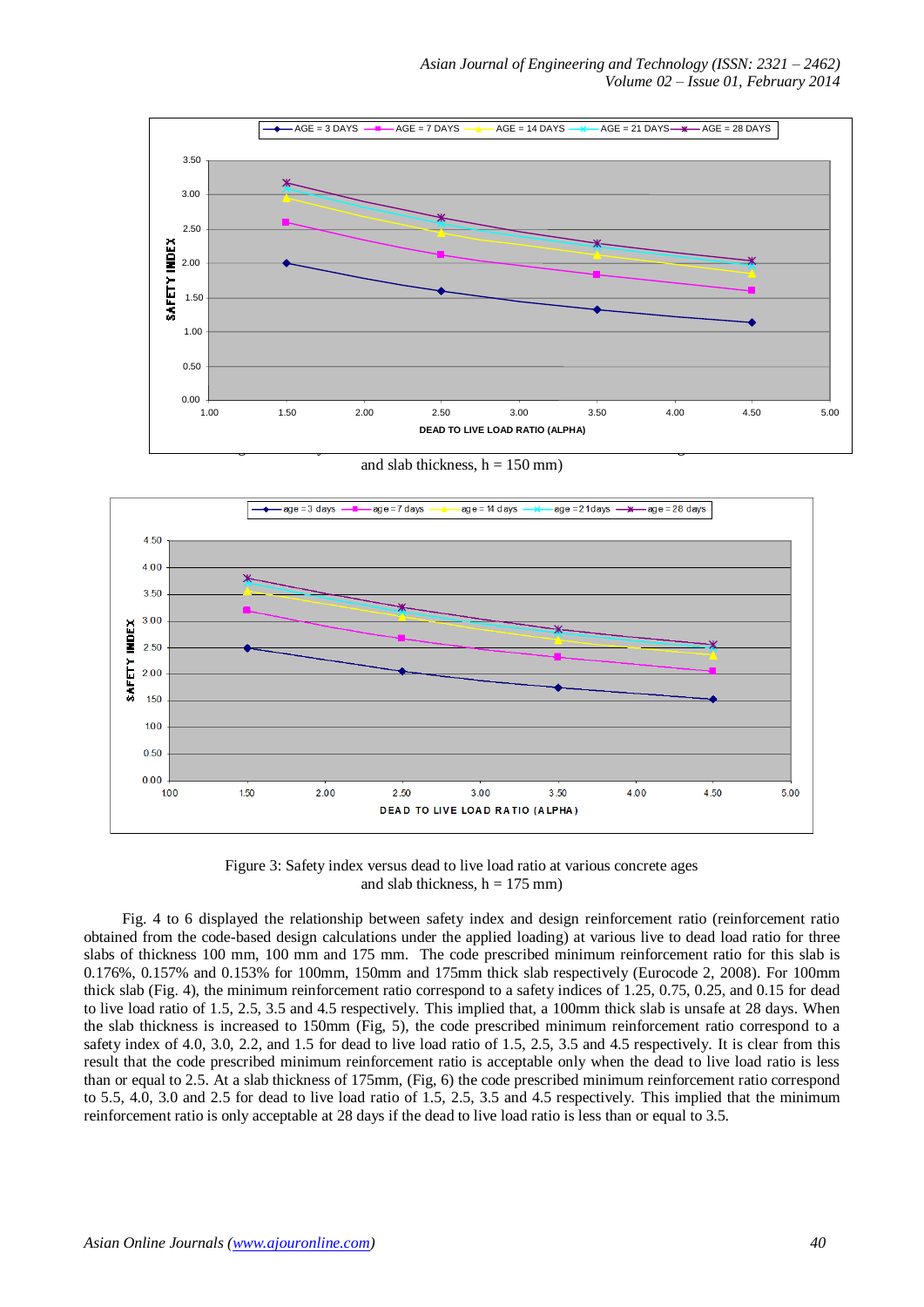

Figure 4: Safety index versus reinforcement ratio at various dead to live load ratio and slab thickness,  $h = 100$  mm



Figure 5: Safety index versus reinforcement ratio at various dead to live load ratio and slab thickness,  $h = 150$  mm)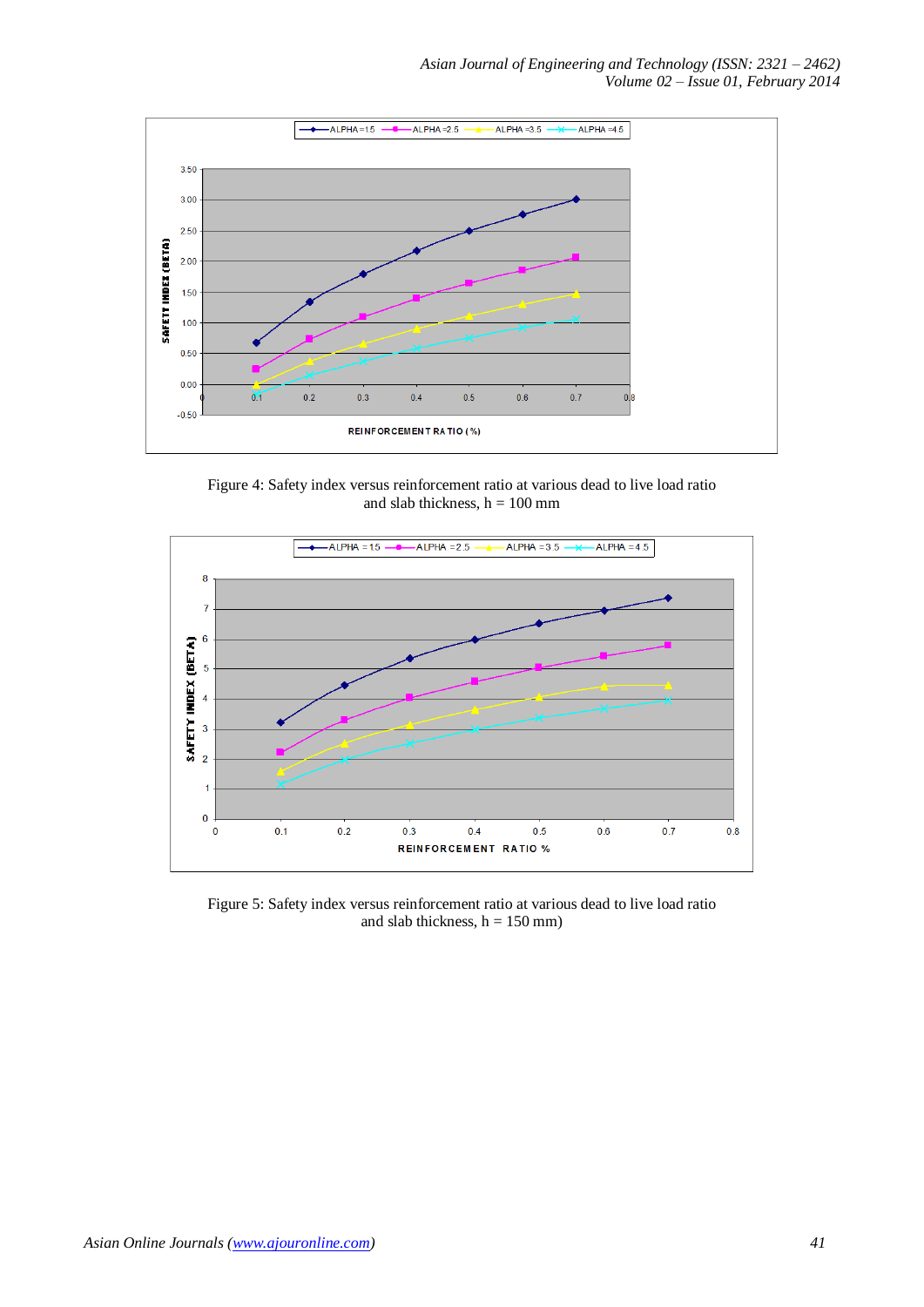

Figure 6: Safety index versus reinforcement ratio at various concrete ages and slab thickness,  $h = 175$  mm)

 In Fig. 7, the relationship between the safety indices and the variability of concrete characteristic strength. Although, the age of concrete has a significant effect on the probability of failure of reinforced concrete structures, it is clear in Fig. 7, that the variability within concrete specimen has little effect on the probability of failure.



Figure 7: Safety index versus coefficient of variation of concrete characteristic strength.

 Fig. 8 show the relationship between safety index and imposed floor loading at various concrete ages. The increase in imposed load during construction is as a result of construction activities. Especially during the construction of subsequent levels of a multi-storey building, which may occur at the early age of the lower levels. It is clear that variability in imposed floor load has a very serious effect on the safety of concrete structures in general. At 28 days change in coefficient of variation from 5% 0t 40% result to drop in the level of safety from  $\beta$  = 7.0 to  $\beta$  = 4.5. This occurs at the design load ratio. At higher load ratio, the result is expected to be catastrophic.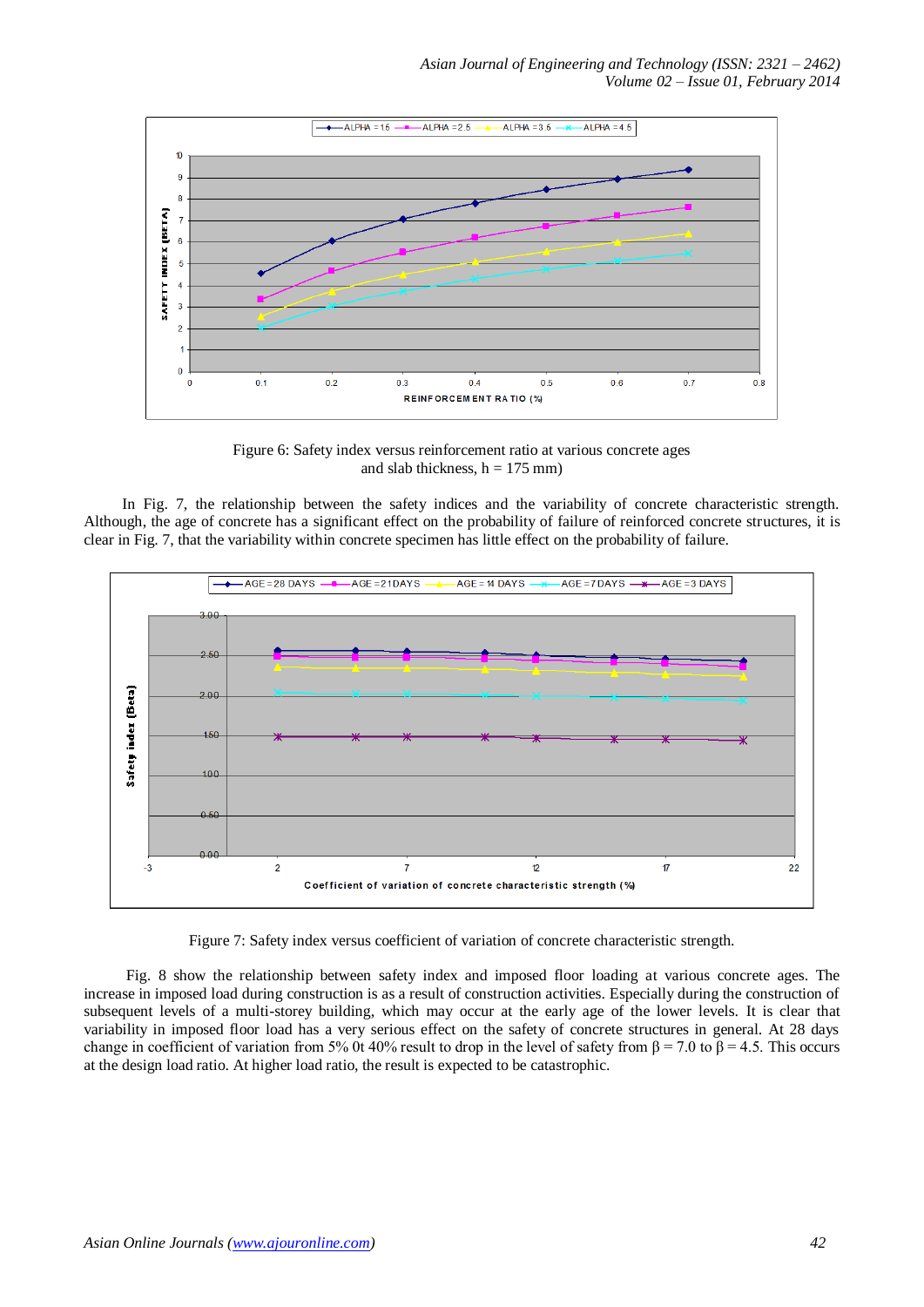

Figure 8: Safety index versus coefficient of variation of imposed load on floor.

## **5. CONCLUSION**

 Reliability assessment of reinforced concrete members subjected to construction load (early age load) designed based on the requirement of Eurocode 2 (2008) was undertaken in this research work. The uncertainties associated with both the variables that defined the applied loading as well as those that defined the structural resistance were fully accommodated. In the research it was clearly established that overloading concrete structures prior to twenty eighth days after casting is unsafe, and may lead to dramatic lost of stability. The outcome of this study is a clear testimony that some recent failure cases in Nigeria may be attributed to excessive construction live load imposed on the structures prematurely. The following recommendations are made.

- 1. The minimum age of a concrete member before proceeding to next stage of construction should be twenty eight days, which corresponds to the days of attainment of design specified twenty day cube strength. On no account should construction workers and material be imposed on a premature concrete members.
- 2. Very strong formwork and shoring system should always be provided for reinforced concrete members during construction.
- 3. Further research need to be tailored to other important failure modes, such as buckling of early age loaded reinforced concrete columns.

## **5. REFERENCES**

- [1] Abubakar, I. "Reliability analysis of structural design parameters of strip footings". Journal of Applied Sciences and Research. 2(7) pp 497-401, 2006
- [2] Afolayan J. O. "Reliability-Based Analysis and Design", Departmental Seminar, Department of Civil Engineering, Ahmadu Bello University Zaria, 1992
- [3] Ang, H. S. and Tang, W.H. "Probability Concepts in Engineering Planning and Design" Volume 1 Basic principles. John Wiley and Sons, New York, 1975.
- [4] Ditlevsen O. "Uncertainty Modelling with Application to Multidimensional Civil Engineering Systems". McGraw-New York, 1981
- [5] Ditlevsen O. and Madsen H. O. "Structural Reliability Methods." John Wiley & Sons, Chichester, 2005
- [6] Ditlevsen, O. Der Kiureghian, A. " Aleatory or epistemic? Does it matter?" Journal of Structural safety, 31: 105-112, 2009